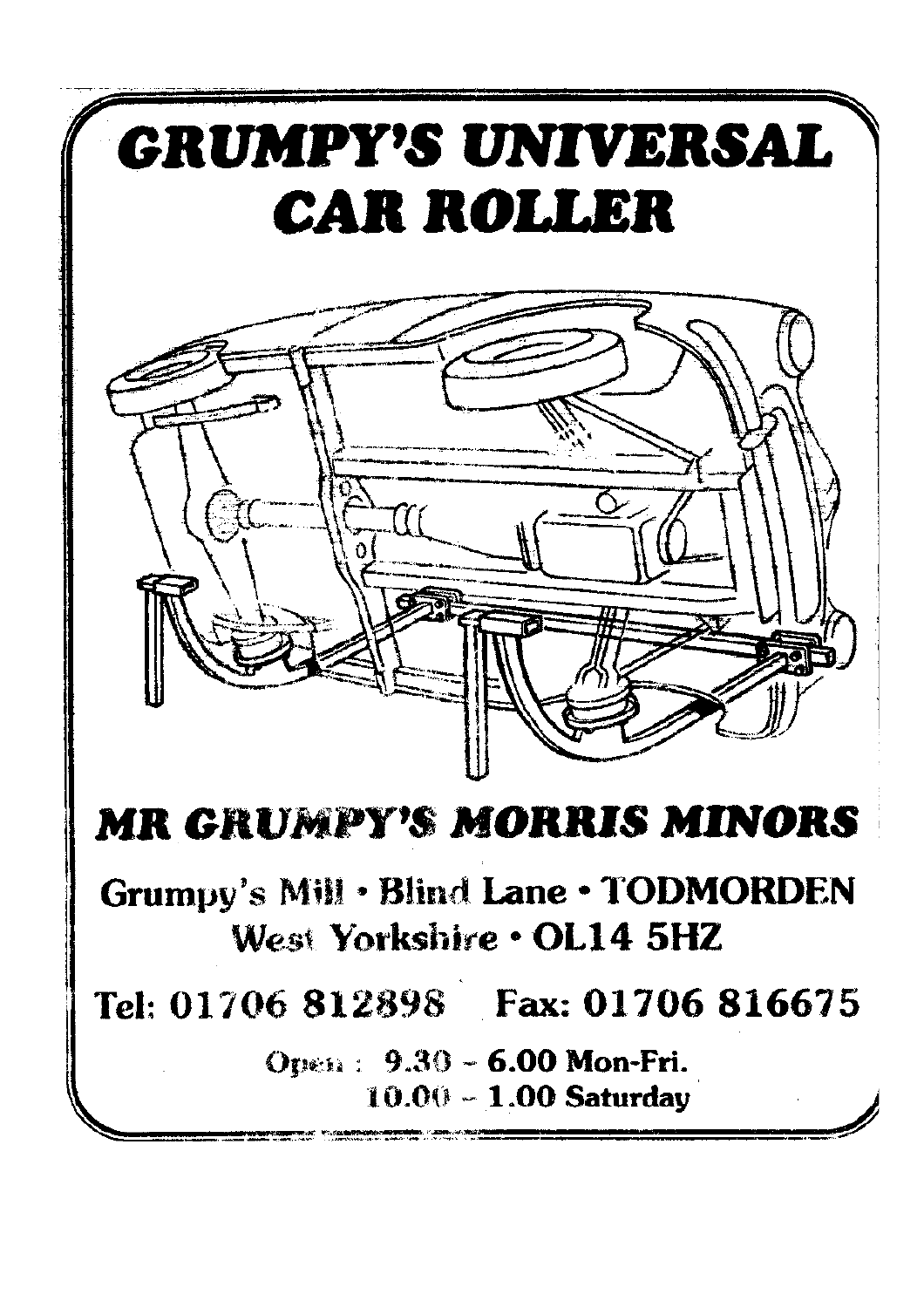### **What is it?**

A frame which bolts onto the hubs on one side of a car, enabling the vehicle to be rolled through approximately 90°, exposing the underside and giving perfect access for major work.

This is a well tried and tested device used by many professional classic car workshops. Welding your car will never be the same after you have used the car roller. The improved accessibility make normally unpleasant wor doddle and safety whilst welding is greatly enhanced. For the professional workshop, the car roller gives the customer a unique insight into the work being carried out on the vehicle.

#### **How much space does it need?**

The car roller requires a 12' wide space for rolling an average car which then occupies a little less space than it does on its wheels. Allow about  $8''$  + wheel base for rolled car headroom.

The units dismantle for storage and can be fitted into most saloon cars. The car roller weighs 35 kg and the dolly kit 21 kg.

#### **How is the vehicle rolled?**

The car roller has an arrangement of slots for 3, 4 or 5 stud hubs. It should fit all cars with these stud numbers; t wheelbase is infinitely adjustable.

A few cars with stud spacings of less than 3.75 inches or 98 mm will require a pair of adapters  $(\text{\pounds}20 + \text{VAT}$  the pair). Some of the Triumphs, including the TR7, Herald and Spitfire, fall into this category.

Adaptors for vehicles with extreme stud spacings, e.g. Land Rover or odd shaped hubs, e.g. 2CV, can be made to order at low cost.

The Standard Car Roller is rated at up to 3000 lbs. The largest fully assembled car we have rolled is a Reliant Scimitar. Stripped body shells of larger cars can be rolled, such as Jaguars, etc.

The Mammoth Car Roller will take cars up to 3 tons.

#### **Can I see one?**

We usually have a car rolled at our workshops and use them on our own restoration work. Viewing by appointment.

#### **Delivery**

Depending on stock situation, we can dispatch on 24 hour or 3 day carrier. Arriage charges quoted are for 3 day delivery to the UK and lowlands of Scotland. Stock situation does vary, so telephone for current despatch time.

#### **Finish, Instructions & Guarantee**

The units are supplied finished in Hammerite paint, they come with an instruction sheet and we opeerate a noquibble warranty policy.

Please be aware that, as with any lifting device, safety is in the hands of the user. Be prepared to read the instructions carefully and **"THINK SAFETY"!**

#### **The Dolly wheel Kit**

The dolly kit is an add-on unit which is designed to allow the rolled vehicle to be moved forwards and backward It also gives limited sideways movement. This allows the car roller to be used in narrow workshops and single garages, where there is insufficient space to roll the vehicle. It can be rolled outside, then pushed in.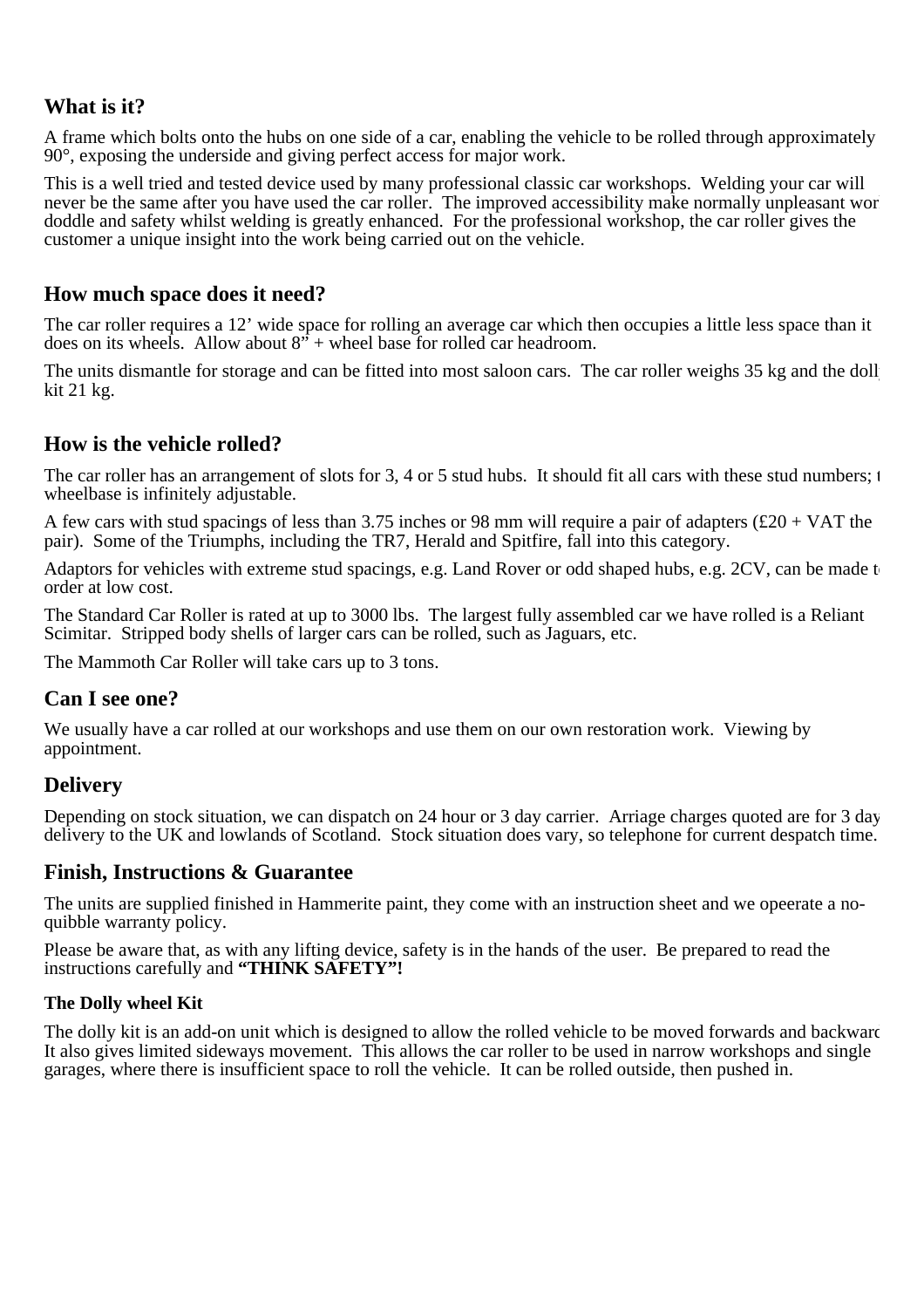

## **Prices**

| <b>Standard</b> ( $1^{1/2}$ ton) Car Roller – Ready to use        |                       |
|-------------------------------------------------------------------|-----------------------|
| £250.00 + £15.00 carriage $(3 day) + VAT$                         |                       |
|                                                                   | $=$ £311.37 inclusive |
| Add £40 for carriage to mainland Europe                           |                       |
| <b>Dolly Kit Standard</b>                                         |                       |
| £120.00 + Carriage + $VAT$                                        | $=$ £152.75 inclusive |
| <b>Standard Car Roller – Kit Form – weld it together yourself</b> |                       |
| Needs 160 Amp Welder.                                             |                       |
| £155.00 + carriage + $VAT$                                        | $=$ £199.75 inclusive |
| <b>Mammoth <math>(3 Ton)</math> – Ready to use</b>                |                       |
| £350 + £25 Carriage + VAT                                         | $=$ £440.62 inclusive |
| <b>Mammoth Dolly Kit</b>                                          |                       |
| £200 + £15 Carriage + VAT                                         | $=$ £252.62 inclusive |
| <b>Adaptors</b> – Marina/Small Triumph Adapters                   |                       |
| £50 per pair + £5 Carriage + VAT = £30.55 inclusive               |                       |
| <b>Wire Wheel Adaptors</b>                                        |                       |
| £50 per pair + £5 Carriage + VAT                                  | $=$ £64.63 inclusive  |
|                                                                   |                       |